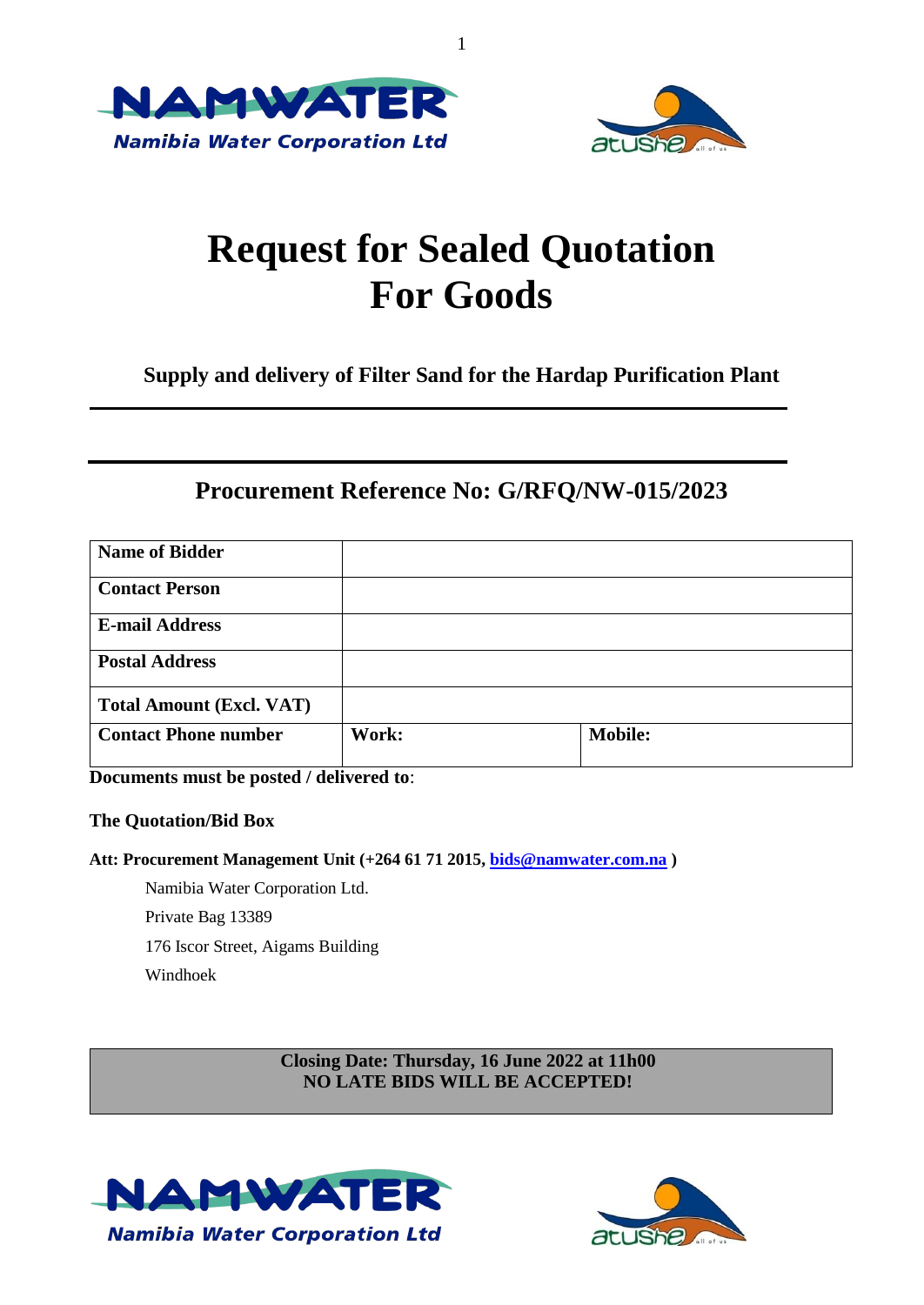### **Letter of Invitation**

| [Name and Address of Bidder |
|-----------------------------|
|-----------------------------|

**[Procurement Reference Number: G/RFQ/NW-015/2023**

**24 May 2022**

### **Supply and delivery of Filter Sand for the Hardap Purification Plant**

Dear Bidder,

NamWater invites you to submit your best quote for the items described in detail hereunder.

Any resulting contract shall be subject to the terms and conditions referred to in the document.

Queries, if any, should be addressed to Procurement Management Unit (Tel: +264 61 71 2015, Email: [bids@namwater.com.na\)](mailto:bids@namwater.com.na) Private Bag 13389 Windhoek, Namibia.

Please prepare and submit your quotation in accordance with the instructions given or inform the undersigned if you will not be submitting a quotation.

Yours faithfully

Procurement Management Unit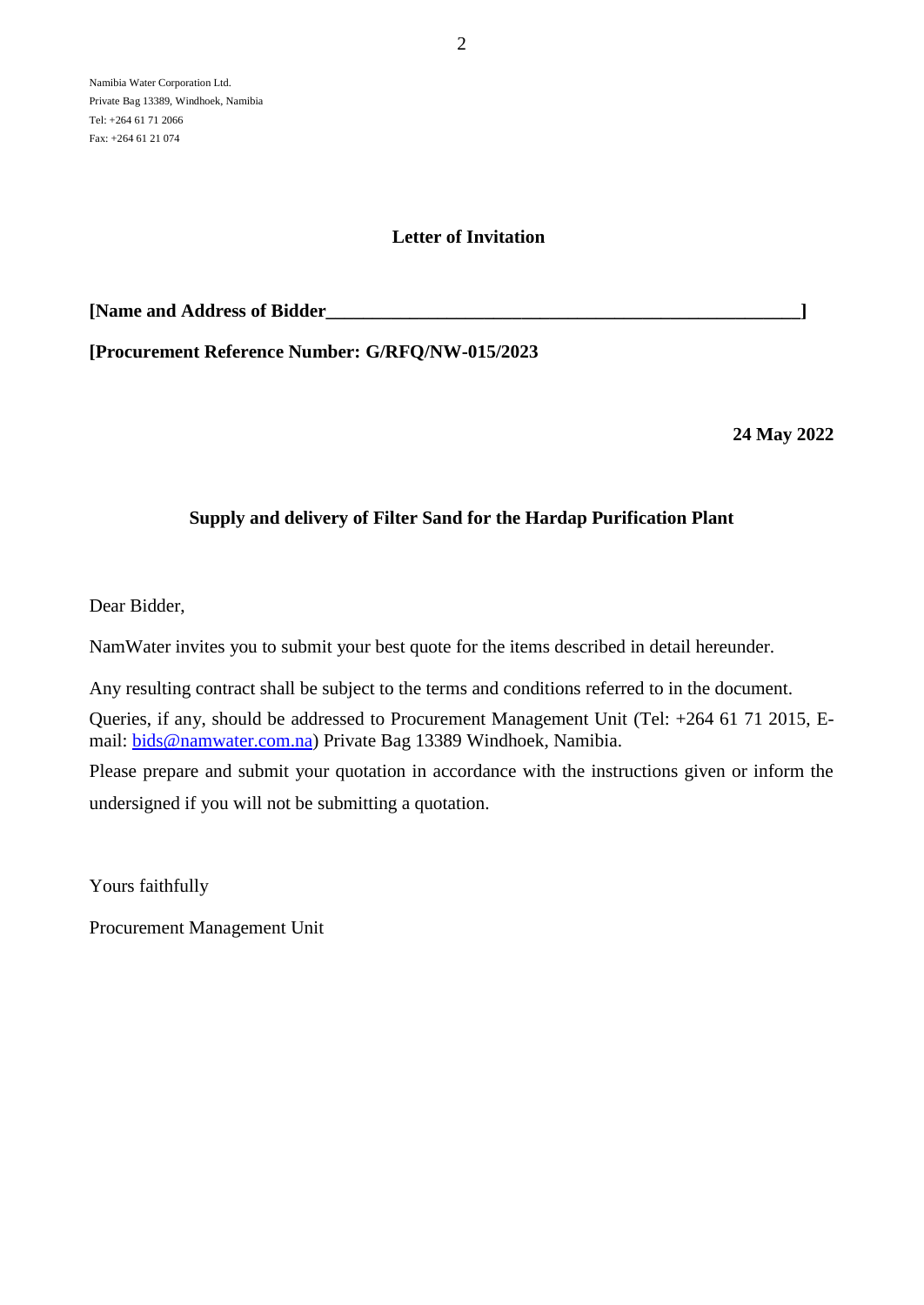## **SECTION I: INSTRUCTIONS TO BIDDERS**

### **1. Rights of Public Entity**

The NamWater reserves the right:

- (a) to split the contract as per the lowest evaluated cost per item, or
- (b) to accept or reject any quotation; and
- (c) to cancel the quotation process and reject all quotations at any time prior to contract award.

### **2. Preparation of bids**

You are requested to quote for the items mentioned in Section III by completing, signing and returning:

- (a) The List of Goods and Price Schedule Section
- (b) The Specifications and Compliance Sheet in Section and
- (c) The Bid Securing Declaration

You are advised to carefully read the complete Request for Sealed Quotations document, including the Special Conditions of Contract in Section VII, before preparing your quotation. The standard forms in this document may be retyped for completion but the Bidder is responsible for their accurate reproduction.

### **3. Validity of Bids**

The Quotation validity period shall be **90 days** from the date of submission deadline.

### **4. Eligibility Criteria**

To be eligible to participate in this Quotation exercise, you should:

- (a) have a valid company Registration Certificate;
- (b) have an original valid good Standing Tax Certificate;
- (c) have an original valid good Standing Social Security Certificate;
- (d) have a valid certified copy of Affirmative Action Compliance Certificate, proof from Employment Equity Commissioner that bidder is not a relevant employer, or exemption issued in terms of Section 42 of the Affirmative Action Act, 1998; or where certificate has expired bidder should submit a confirmation letter from the Employment Equity Commission indicating that the employer did submit the report for the period following.;
- (e) submit signed Bid-securing Declaration;
- (f) An undertaking on the part of the Bidder that the salaries and wages payable to its personnel in respect of this proposal are compliant to the relevant laws, Remuneration Order, and Award, where applicable and that it will abide to subclause 4.6 of the General conditions of Contract if it is awarded the contract or part thereof.
- (g) Submit Datasheets that indicate the compliance of the sand to the specifications outlined in Section IV and Section V.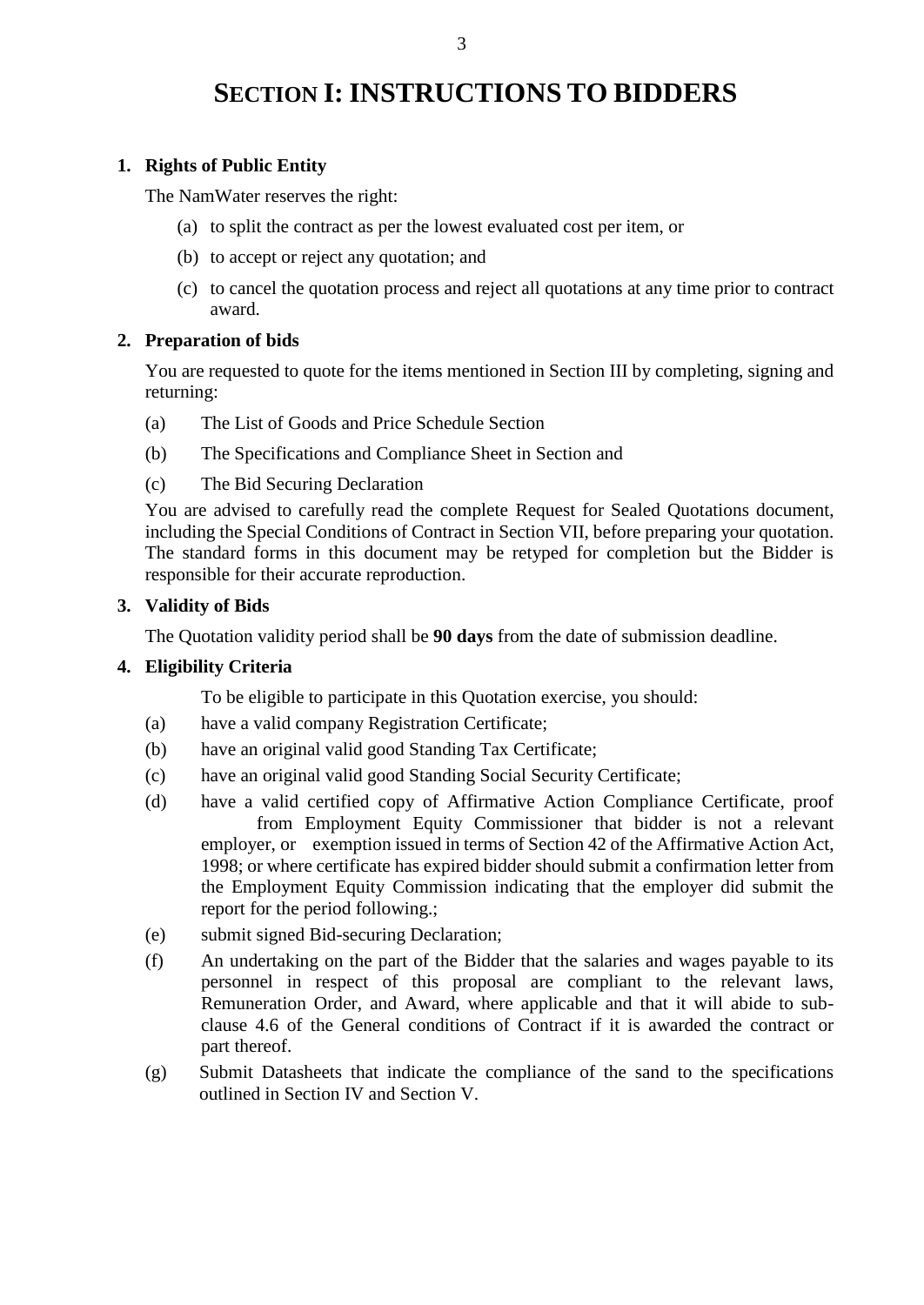### **The obligatory documents indicated above, are acceptable as follows:**

- A valid original document; or
- A valid original document; or a valid certified copy of an original document, as certified by a Commissioner of Oath appointed in terms of the Justices of the Peace and Commissioners of Oaths Act, 1963 (Act No. 16 of 1963) as amended.

### **5. Bid Securing Declaration**

Bidders are required to subscribe to a Bid Securing Declaration for this procurement process.

### **6. Delivery**

Delivery shall be within **4-6 weeks** after acceptance*/*issue of Purchase Order. Deviation in delivery period shall not be accepted.

### **7. Sealing and Marking of Quotations**

Bids should be sealed in a single envelope, clearly marked with the Procurement Reference Number, addressed to NamWater with the Bidder's name and contact information at the back of the envelope.

### **8. Submission of Quotations**

Quotations should be deposited in the Quotation/Bid Box located at Namibia Water Corporation Ltd Head office, Private Bag 13389, 176 Iscor Street, Aigams Building, Windhoek, not later than **Thursday, 09 June 2022 at 11h00**. Offers by post or hand delivered should reach Private Bag 13389 by the same date and time at latest. Late Offers will be rejected.

Quotations received by e-mail will not be considered.

### **9. Opening of Quotations**

Bids will be opened internally by NamWater representatives immediately after the closing time referred to in instruction 8 above. A record of the Quotation Opening stating the name of the bidders, the amount quoted, the presence or absence of a Bid Securing Declaration, will be posted on the of the NamWater and available to any bidder on request within three working days of the Opening.

#### **10. Evaluation of Quotations**

NamWater shall have the right to request for clarifications in writing during evaluation. Offers that are substantially responsive shall be compared on the basis of price, subject to Margin of Preference where applicable, to determine the lowest evaluated quotation.

### **11. Technical Compliance**

Bidders shall submit along with their quotations documents, catalogues and any other literature to substantiate compliance with the required specifications and to qualify deviations if any with respect to Public Entity's requirements. A method statement should be accompanying the document on the installation and maintenance procedure.

The Specifications, Performance Requirements and Compliance Sheet details the minimum specifications of the goods/items to be supplied. The specifications have to be met but no credit will be given for exceeding the specifications.

### **12. Prices and Currency of Payment**

Prices shall be fixed in Namibian Dollars.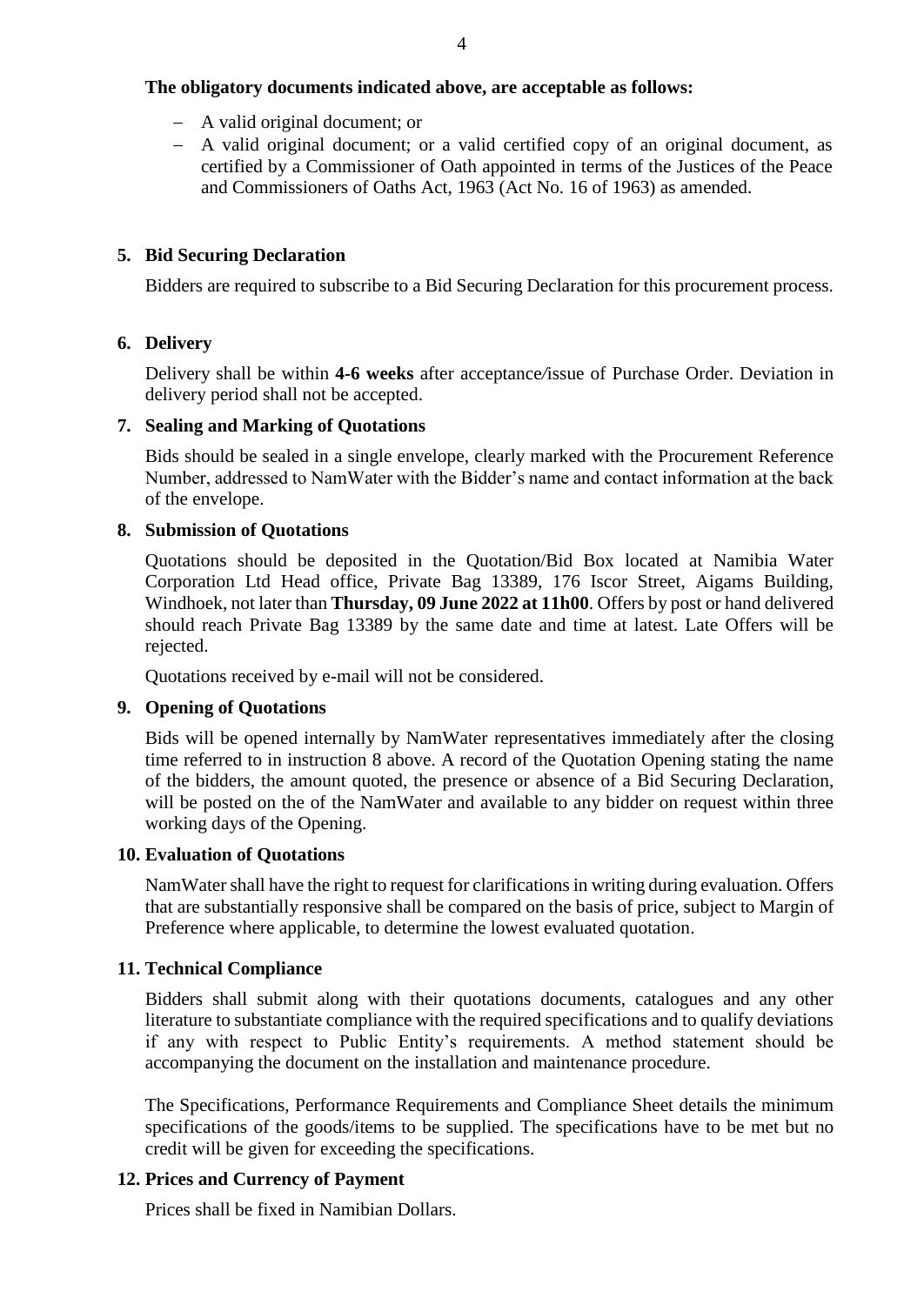#### **13. Margin of Preference**

The applicable margins of preference and their application methodology are as follows:

#### **Not Applicable**

#### **14. Award of Contract**

The Bidder having submitted the lowest evaluated responsive quotation and qualified to supply the goods/items and related services shall be selected for award of contract. Award of contract shall be by issue of a Purchase Order/Letter of Acceptance in accordance with terms and conditions contained in Section VI: Contract Agreement and General Conditions of Contract.

#### **Partial award is not allowed.**

#### **15. Notification of Award and Debriefing**

NamWater shall after award of contract promptly inform all unsuccessful bidders in writing of the name and address of the successful bidder and the contract amount and post a notice of award on its website within seven days. Furthermore, NamWater shall attend to all requests for debriefing made in writing within 7 days of the unsuccessful bidders being informed of the award.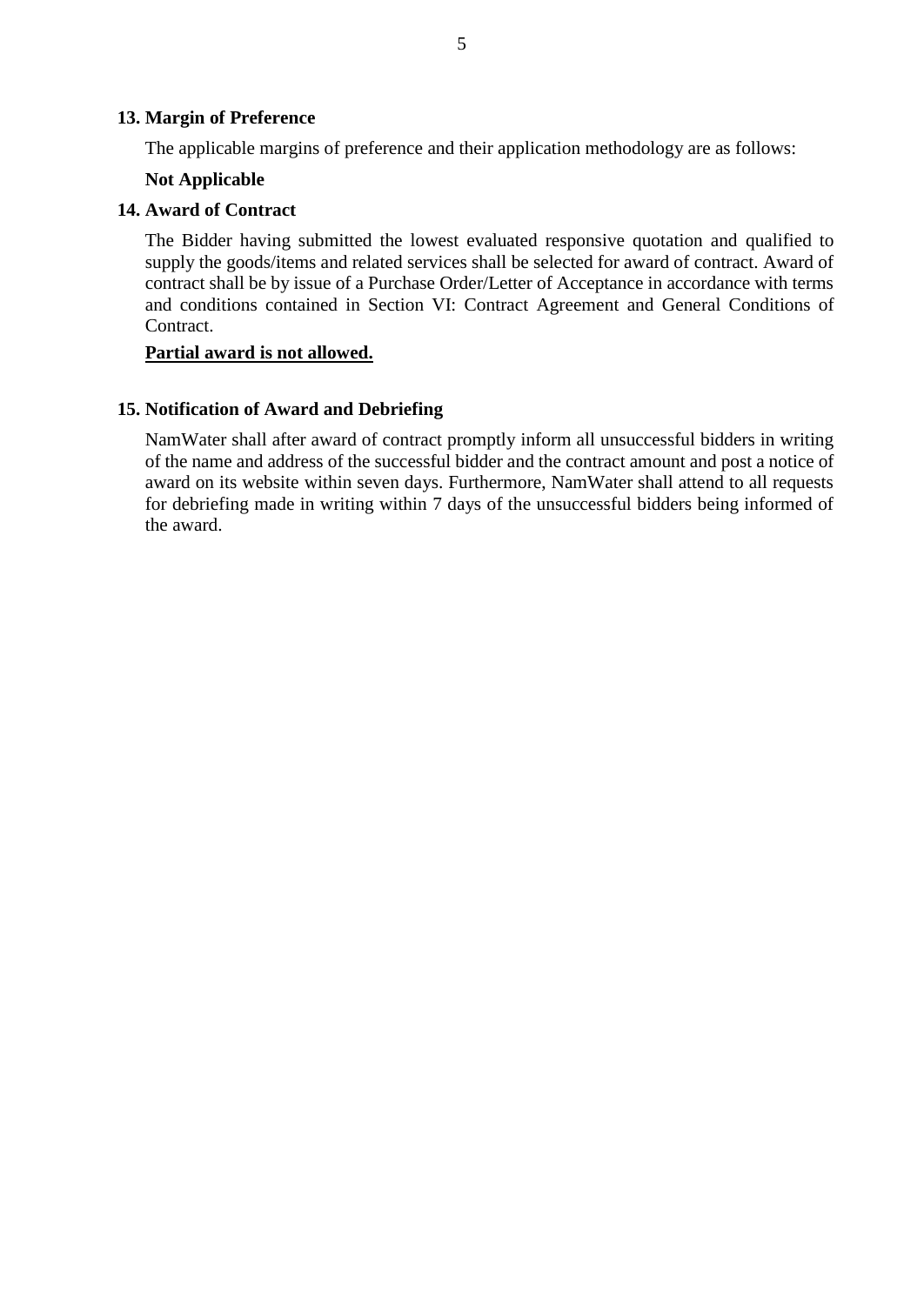### **SECTION II: QUOTATION LETTER**

*(to be completed by Bidders)*

[Complete this form with all the requested details and submit it as the first page of your quotation with the Price list and documents requested above. A signature and authorisation on this form will confirm that the terms and conditions of the RFQ prevail over any attachments. **If your quotation is not authorised, it will be rejected**.]

| Quotation addressed to:        | <b>NamWater</b>                                   |
|--------------------------------|---------------------------------------------------|
| Procurement Reference Number:  | $G/RFQ/NW - 015/2023$                             |
| Subject matter of Procurement: | Supply and delivery of Filter Sand for the Hardap |
|                                | <b>Purification Plant</b>                         |

We offer to supply the items listed in the attached List of Goods and Price Schedule as per the defined specifications, except for the qualified deviations [Bidder may delete this phrase in case of no deviation] and, in accordance with the terms and conditions stated in your Request for Quotations referenced above.

We confirm that we are eligible to participate in this Quotation exercise and meet the eligibility criteria specified in Section 1: Instruction to Bidders.

We undertake to abide ethical conduct during the procurement process and the execution of any resulting contract.

We have read and understood the content of the Bid Securing Declaration (BSD) attached hereto and subscribe fully to the terms and conditions contained therein. We further understand that this subscription could lead to disqualification on the grounds mentioned in the BSD.

The validity period of the Quotation is **…….days** from the date of the bid submission deadline.

We confirm that the prices quoted in the List of Goods and Price Schedule are fixed and firm and will not be subject to revision or variation, if we are awarded the contract **prior to the expiry** date of the quotation validity.

The delivery period offered from the date of issue of Purchaser Order/ Letter of Acceptance is as shown in the List of Goods items and Price Schedule.

# Name of Bidder  $\vert$  Company's Address and seal Contact Person Name of Person Authorising the Quotation: | Position: | Signature: Date Phone No./Fax

#### **Quotation Authorised by:**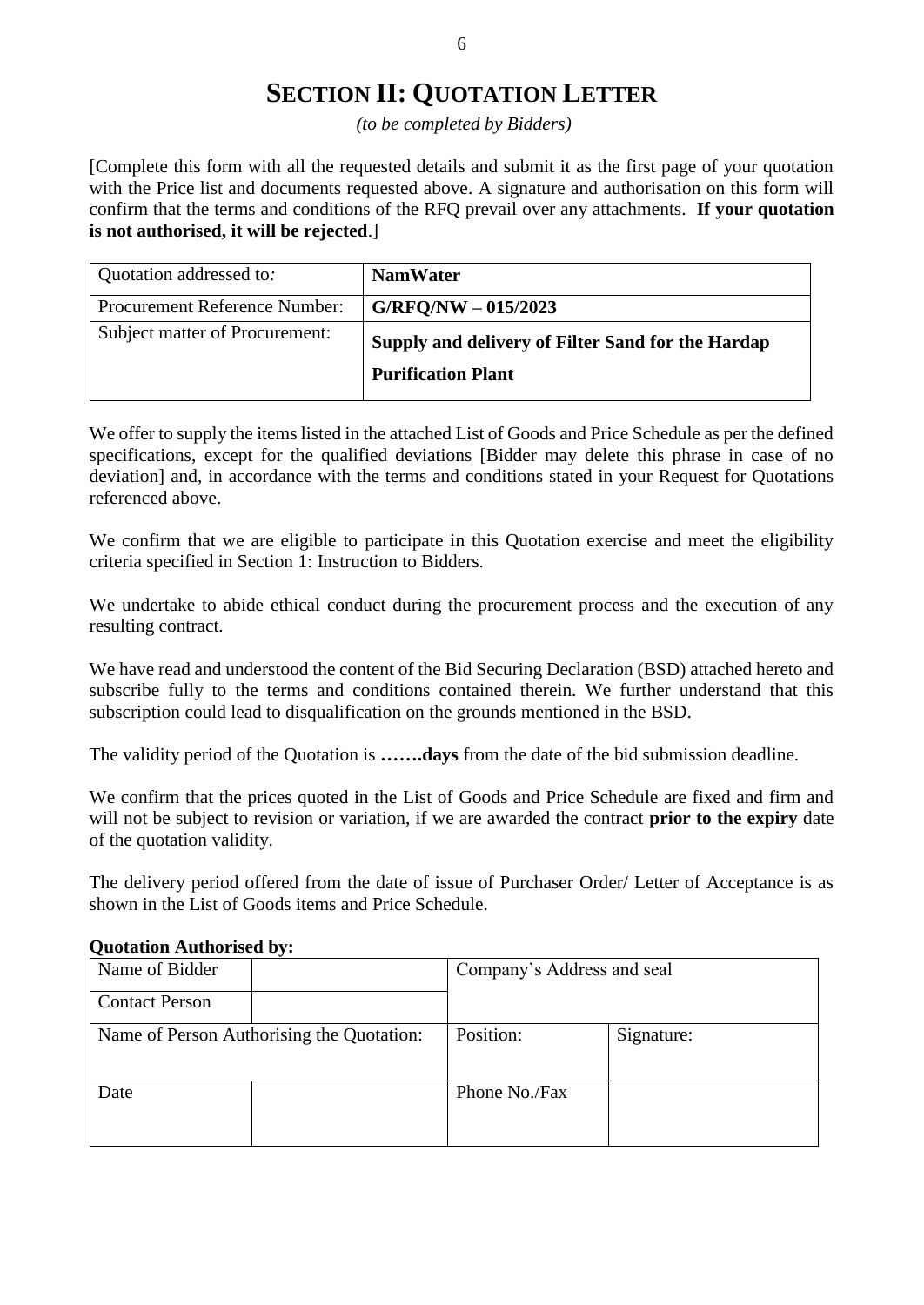### **Appendix to Quotation Letter**

### **BID SECURING DECLARATION (Section 45 of Act) (Regulation 37(1) (b) and 37(5))**

**Date:** ..................................*[Day|month|year]*

**Procurement Ref No.: ..................................................**

**To:** ................................*[insert complete name of Public Entity and address]*

I/We\* understand that in terms of section 45 of the Act a public entity must include in the bidding document the requirement for a declaration as an alternative form of bid security.

I/We\* accept that under section 45 of the Act, I/we\* may be suspended or disqualified in the event of

- **(a) a modification or withdrawal of a bid after the deadline for submission of bids during the period of validity;**
- **(b) refusal by a bidder to accept a correction of an error appearing on the face of a bid;**
- **(c) failure to sign a procurement contract in accordance with the terms and conditions set forth in the bidding document, should I/We\* be successful bidder; or**
- **(d) Failure to provide security for the performance of the procurement contract if required to do so by the bidding document.**

I/We\* understand this bid securing declaration ceases to be valid if I am/We are\* not the successful Bidder

Signed: .................................................................................................................................................. [*insert signature of person whose name and capacity are shown*]

Capacity of:

*[indicate legal capacity of person(s) signing the Bid Securing Declaration]*

Name: ................................................................................................................................................... *[insert complete name of person signing the Bid Securing Declaration]*

Duly authorized to sign the bid for and on behalf of: [insert complete name of Bidder]

Dated on \_\_\_\_\_\_\_\_\_\_\_\_ day of \_\_\_\_\_\_\_\_\_\_\_\_\_\_\_\_\_\_, \_\_\_\_\_\_\_ [*insert date of signing]*

Corporate Seal (where appropriate)

[Note\*: In case of a joint venture, the bid securing declaration must be in the name of all partners to the joint venture that submits the bid.] *\*delete if not applicable / appropriate*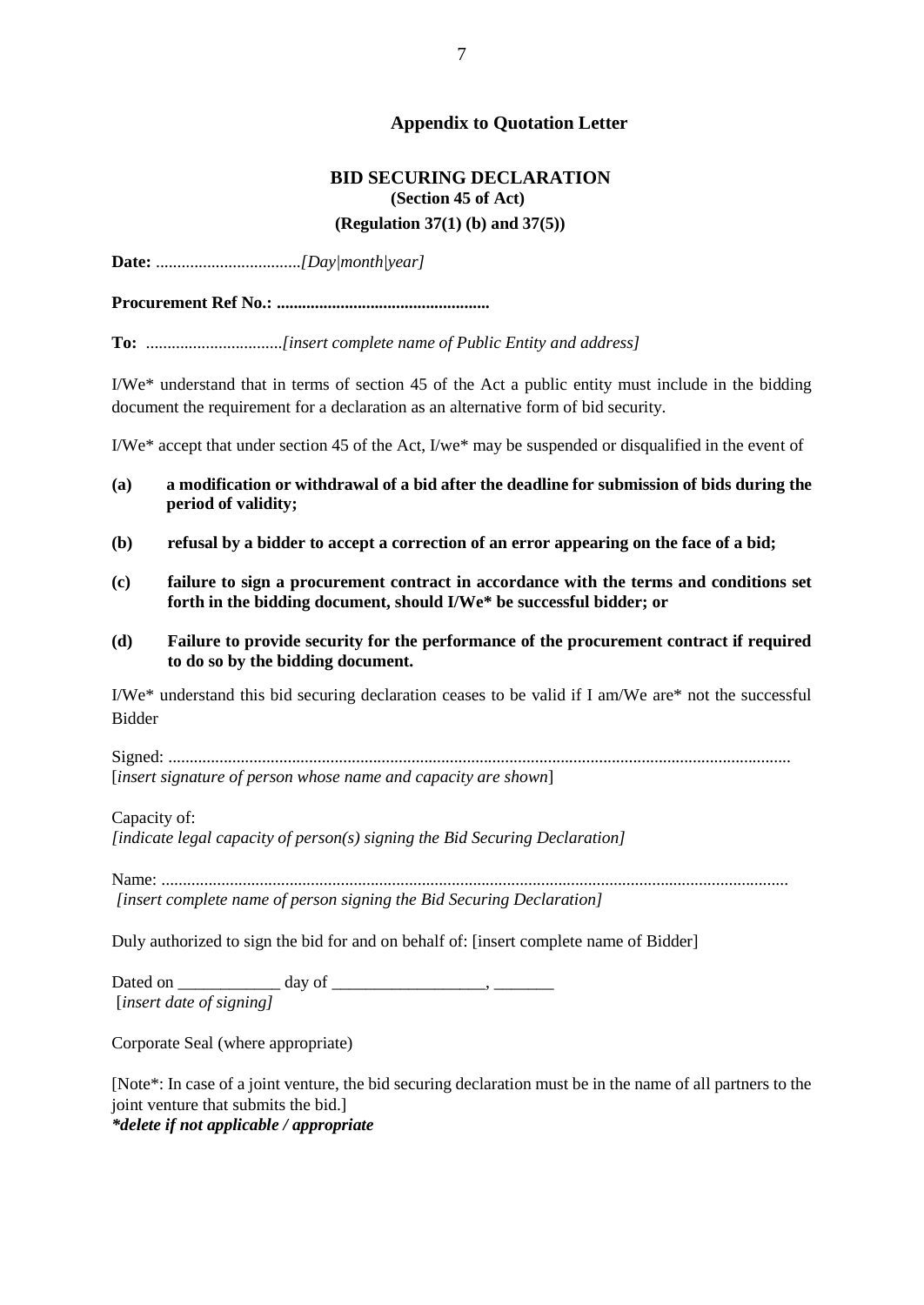

### **Republic Of Namibia Ministry of Labour, Industrial Relations and Employment Creation**

### **Written undertaking in terms of section 138 of the Labour Act, 2015 and section 50(2) (D) of the Public Procurement Act, 2015**

### **1. EMPLOYERS DETAILS**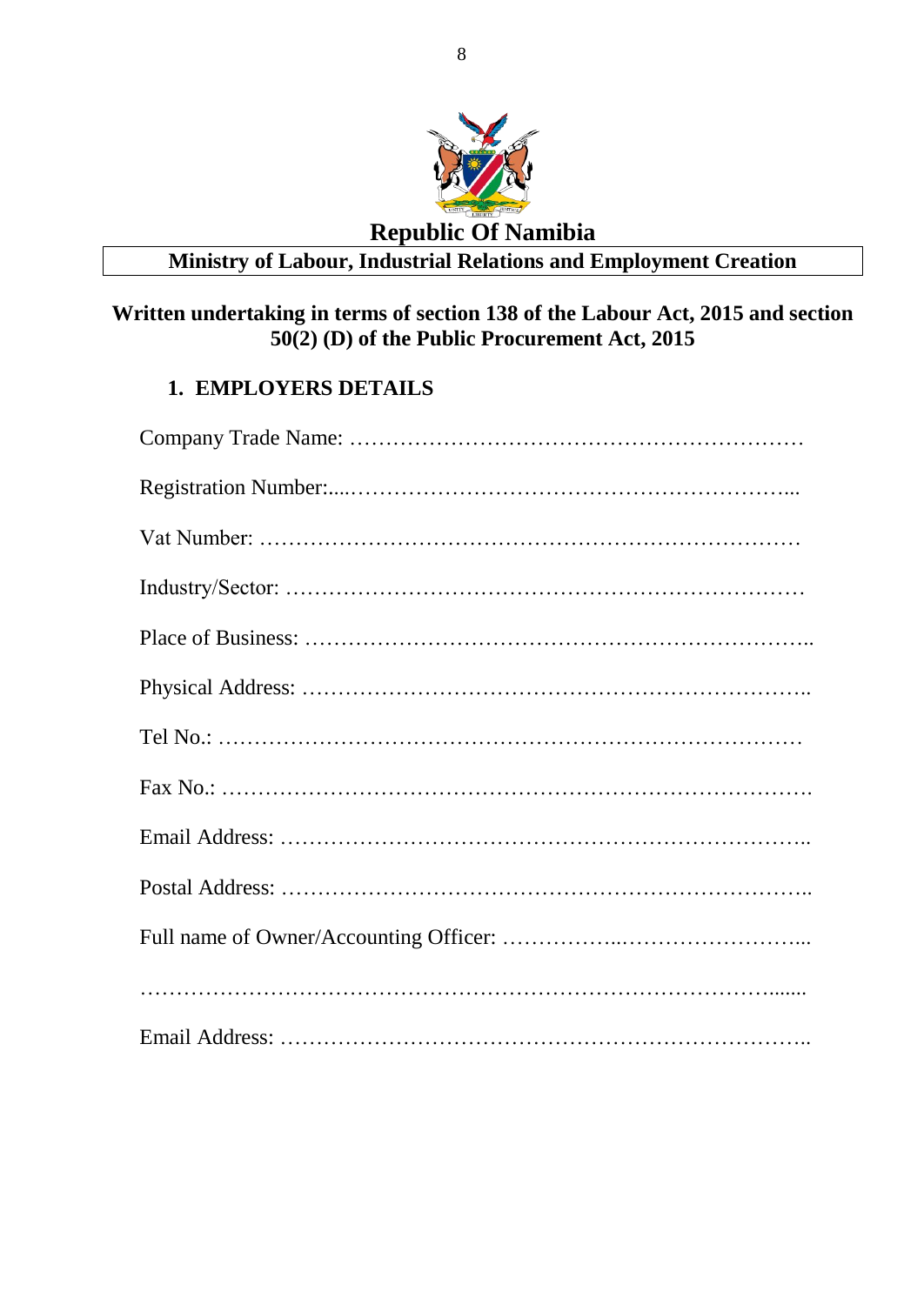### **2. PROCUREMENT DETAILS**

| Location where work will be done, good/services will be delivered: |
|--------------------------------------------------------------------|
| 3. UNDERTAKING                                                     |

I …………………………………………… *[insert full name]*, owner/representative of ………………………………………………………….*[insert full name of company]* 

hereby undertake in writing that my company will at all relevant times comply fully with the relevant provisions of the Labour Act and the Terms and Conditions of Collective Agreements as applicable.

I am fully aware that failure to abide to such shall lead to the action as stipulated in section 138 of the labour Act, 2007, which include but not limited to the cancellation of the contract/licence/grant/permit or concession.

**Signature: ……………………………..**

**Date: …………………………………..**

**Seal:…………………………………….**

*Please take note:*

*<sup>1.</sup> A labour inspector may conduct unannounced inspections to assess the level of compliance*

*<sup>2.</sup> This undertaking must be displayed at the workplace where it will be readily accessible and visible by the employees rendering service(s) in relations to the goods and services being procured under this contract.*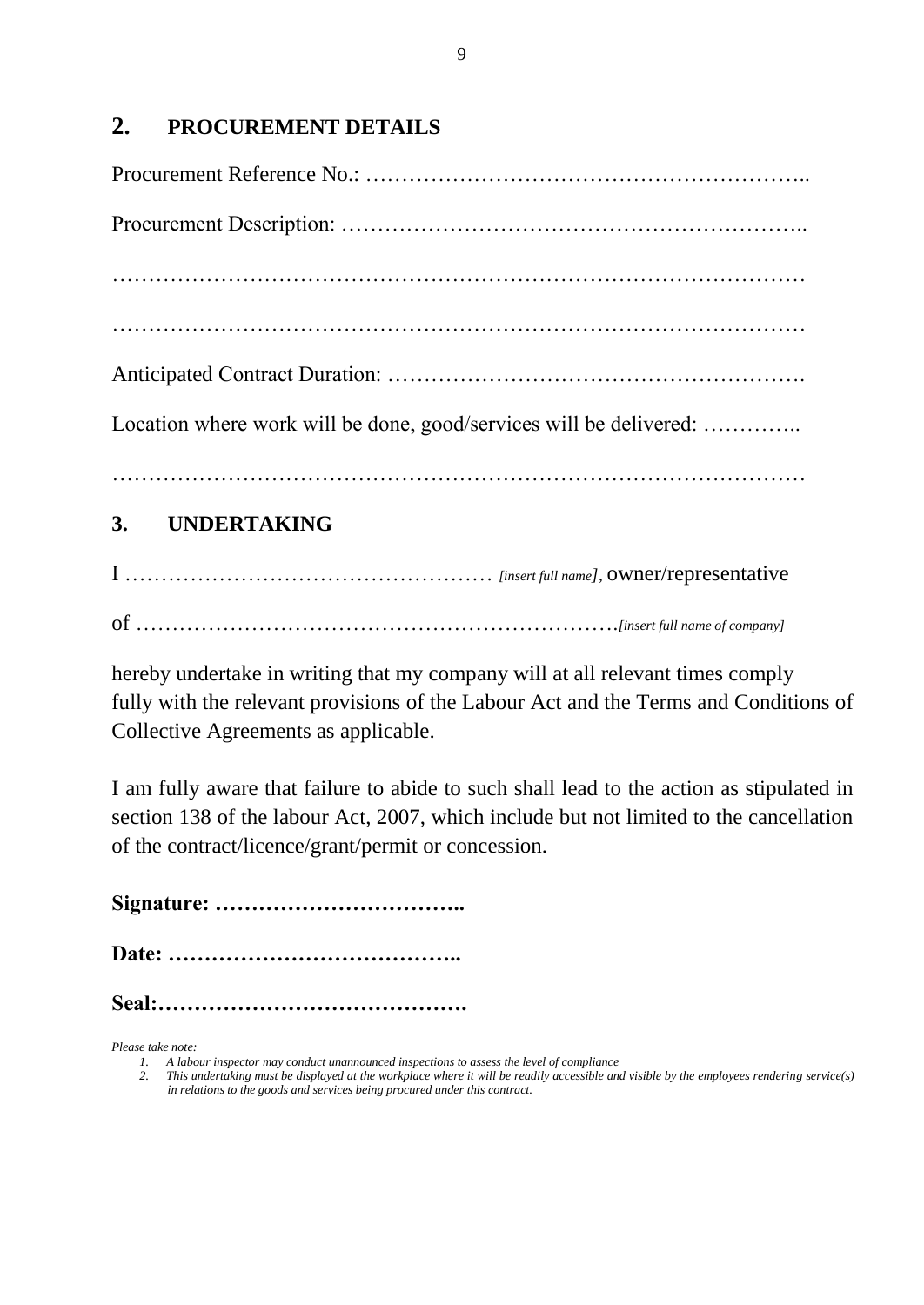# **SECTION III: LIST OF GOODS AND PRICE SCHEDULE**

### **QUOTATION FOR: Supply and delivery of Filter Sand for the Hardap Purification Plant**

#### **Procurement Ref No. G/RFQ/NW-015/2023**

| <b>INSTRUCTIONS TO THE PUBLIC BODY</b>    |                                                |  | <b>INSTRUCTIONS TO BIDDERS</b>                                 |                   |                  |                                                              |            |          |           |
|-------------------------------------------|------------------------------------------------|--|----------------------------------------------------------------|-------------------|------------------|--------------------------------------------------------------|------------|----------|-----------|
|                                           |                                                |  | Bidders shall fill-in columns E, F & G and fill the total      |                   |                  |                                                              |            |          |           |
|                                           |                                                |  |                                                                |                   |                  | $F = Total price for one item (C x F)$<br>$E=$ Rate per unit |            |          |           |
|                                           |                                                |  | Bidders shall fill in and sign the bottom section of this page |                   |                  |                                                              |            |          |           |
| B<br>D<br>A                               |                                                |  |                                                                | E                 | F                | G                                                            |            |          |           |
| Item                                      | Description of Goods                           |  | Quantity                                                       | Unit of           | Price            | Total price                                                  | VAT:       | Delivery | Country   |
| no.                                       |                                                |  | required                                                       | measure           | per              | without VAT                                                  | <b>NAD</b> | (weeks)  | of Origin |
|                                           |                                                |  |                                                                |                   | unit             | <b>NAD</b>                                                   |            |          |           |
|                                           |                                                |  |                                                                |                   | NAD <sup>1</sup> |                                                              |            |          |           |
|                                           | <b>Filter Sand</b>                             |  | 29.2                                                           | m <sup>3</sup>    |                  |                                                              |            |          |           |
| 2                                         | Delivery to NamWater Hardap Purification plant |  |                                                                | Each              |                  |                                                              |            |          |           |
| POSITION:<br>NAME:                        |                                                |  |                                                                | <b>SIGNATURE:</b> |                  | DATE:                                                        |            |          |           |
| <b>NAME OF BIDDER:</b><br><b>ADDRESS:</b> |                                                |  |                                                                |                   |                  |                                                              |            |          |           |

**1.** If Price quoted is subject to change in rate of exchange at the time of delivery of goods provide details hereunder:

Currency: ……………………….. Exchange Rate: ………………………….

If no base rate of exchange is given, the price shall be treated as firm in Namibian Dollars for all intents and purposes.

Key notes: **NA**=NOT APPLICABLE, **NQ**=NO QUOTE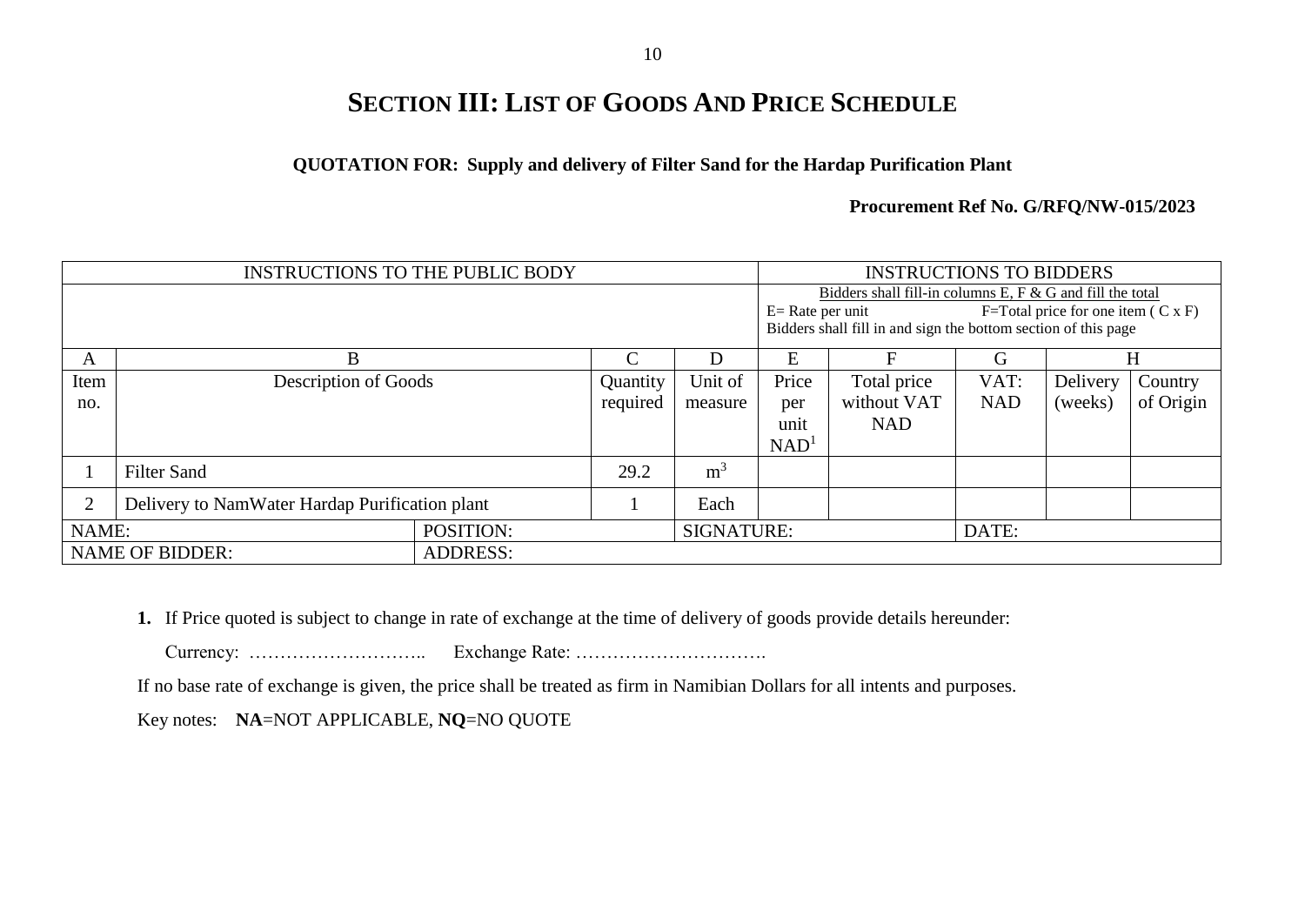# **SECTION IV: SPECIFICATIONS AND PERFORMANCE REQUIREMENTS**

### **Filter Sand**

The filter sand is to have the below specifications as minimum:

Suitable for raw water filter bed applications in a purification plant

**Effective grain size:** 1.25mm **Sand type:** Silica **Uniformity Coefficient:** Approximately 1.47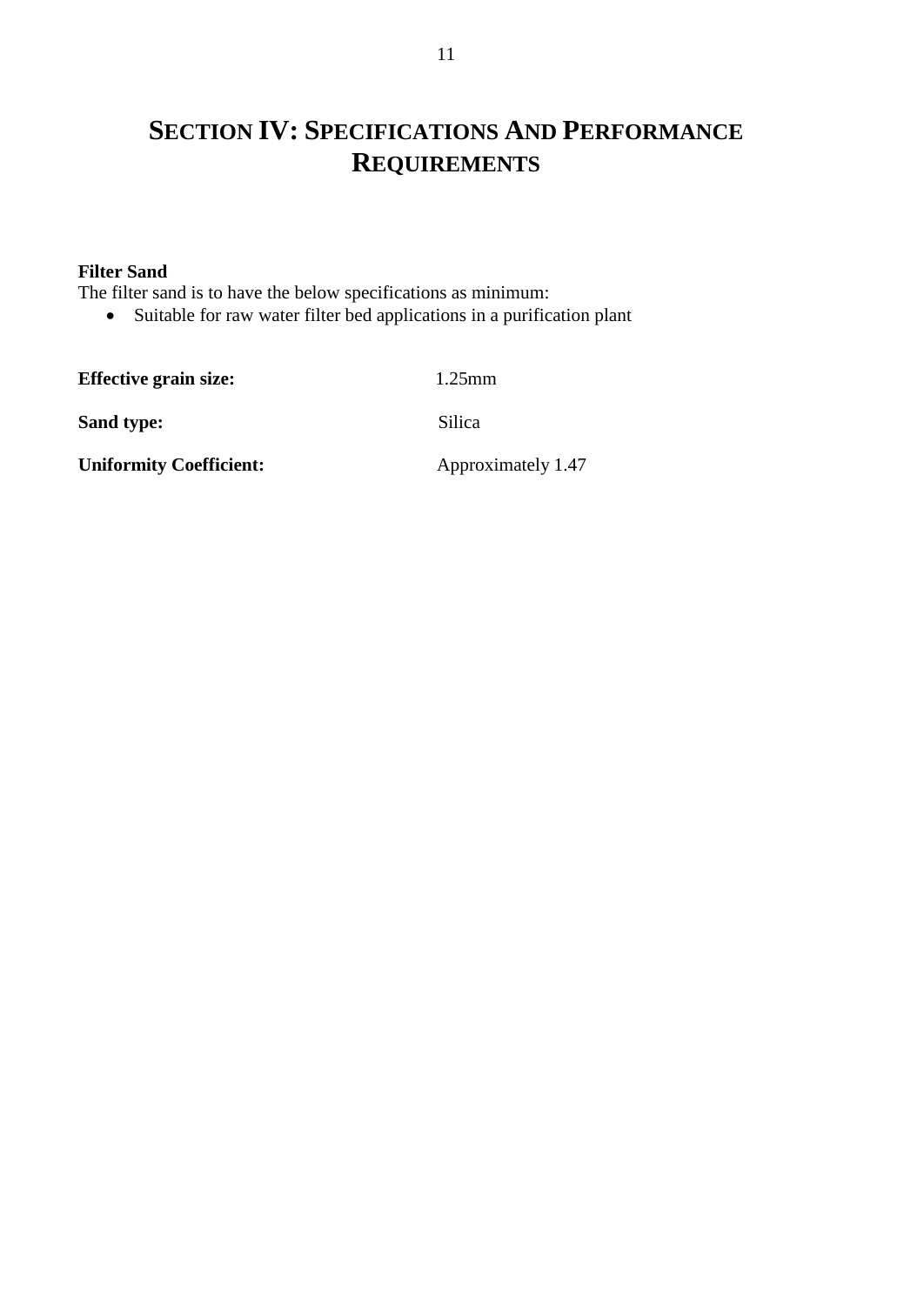### **1. SECTION V: SPECIFICATIONS AND COMPLIANCE SHEET**

Procurement Reference Number: G/RFQ/NW-015/2023

Bidders should complete column B with the specification of the goods offered and **attach annexures with detailed Relevant technical literature substantiating compliance and refer to such annexures in column B**. Offers of equipment failing to comply with one or more of the specifications shall be disqualified. **Failure to complete column B of the Technical Compliance Sheet shall result in disqualification**.

| <b>Technical Specification</b>               | <b>Specification</b><br><b>Offered</b> | <b>Details of Non-</b><br><b>Compliance/ Deviation</b><br>(if applicable) |
|----------------------------------------------|----------------------------------------|---------------------------------------------------------------------------|
| $A^*$                                        | B                                      | $\mathcal C$                                                              |
| <b>Filter Sand</b>                           |                                        |                                                                           |
| Effective Grain size 1.25mm                  |                                        |                                                                           |
| Silica Sand type                             |                                        |                                                                           |
| Approximately 1.47 Uniformity<br>coefficient |                                        |                                                                           |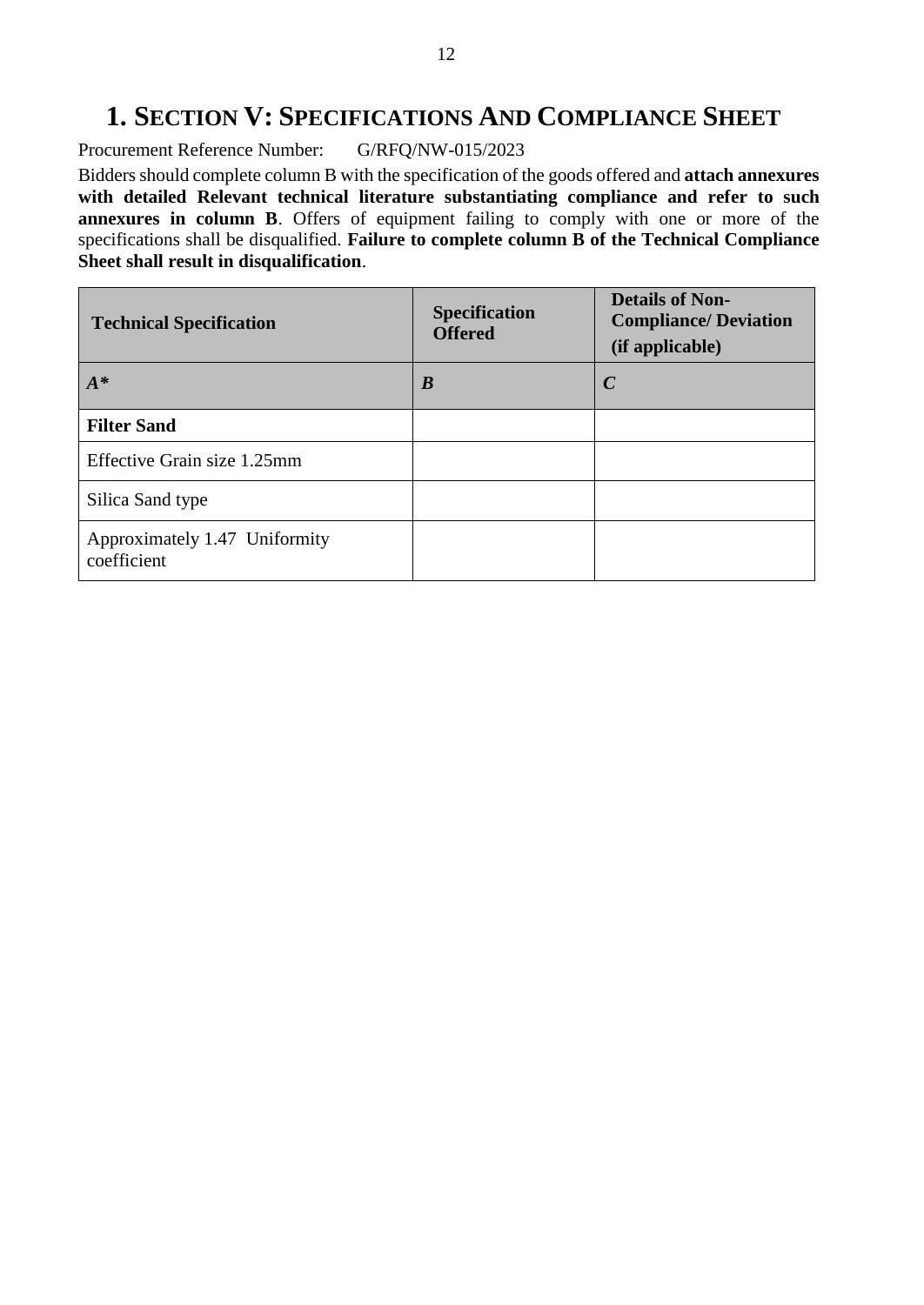## **SECTION VI: GENERAL CONDITIONS OF CONTRACT AND CONTRACT AGREEMENT**

Any resulting contract shall be placed by means of a Purchase Order/Letter of Acceptance and shall be subject to the General Conditions of Contract (GCC) for the Procurement of Goods (Ref. **G/RFQ-GCC**) available at Namibia Water Corporation Ltd., physical address, 176 Iscor Street, Aigams Building, Windhoek, except where modified by the Special Conditions below.

### **SECTION VII: CONTRACT AGREEMENT**

Any resulting contract shall be placed by means of a Purchase Order/Letter of Acceptance and shall be subject to the General Conditions of Contract (GCC) for the Procurement of Goods except where modified by the Special Conditions below.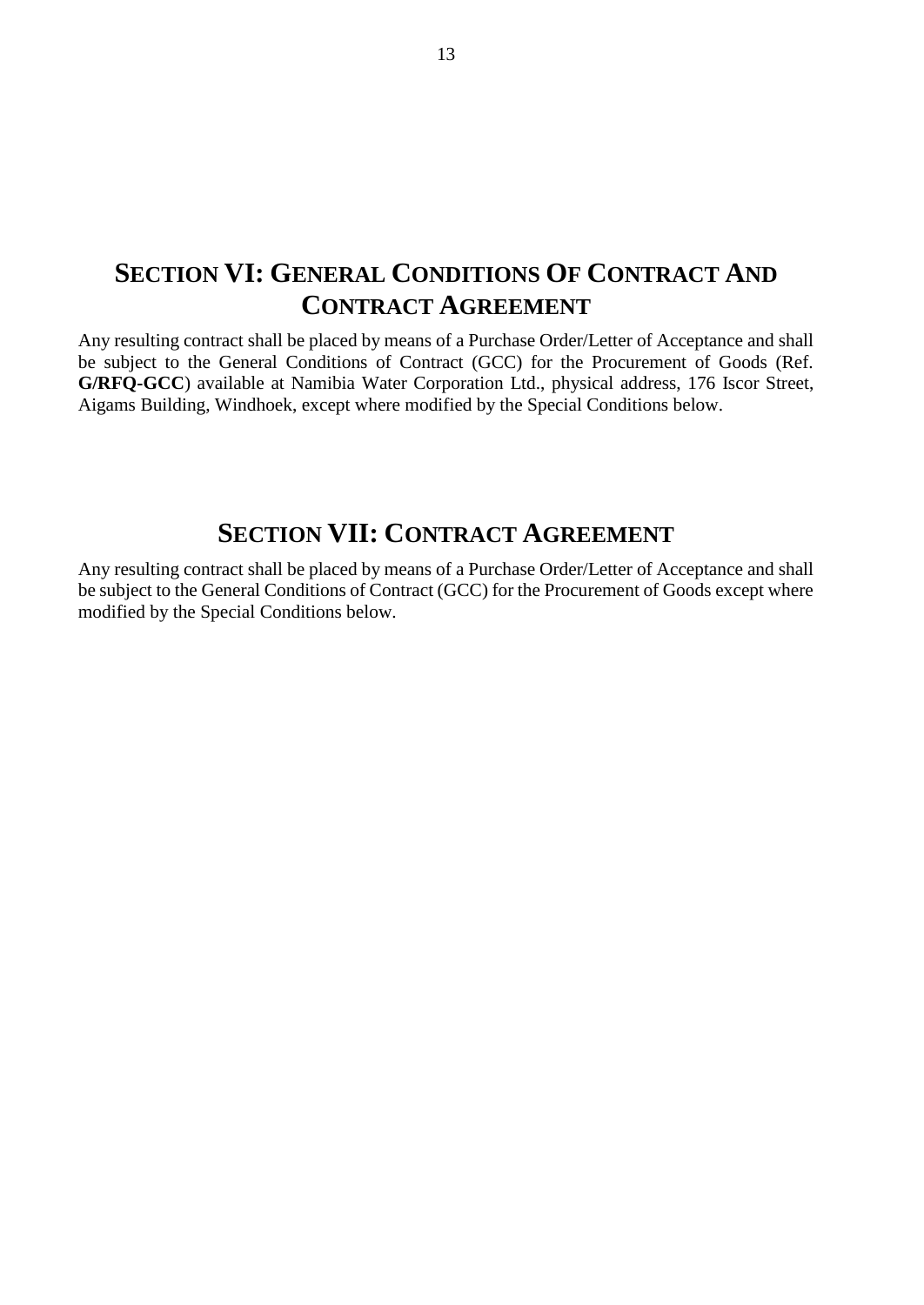# **SECTION VIII: SPECIAL CONDITIONS OF CONTRACT**

### Procurement Reference Number**: G/RFQ/NW- 015/2023**

The clause numbers given in the first column correspond to the relevant clause number of the GCC.

| <b>Subject and GCC</b><br>clause reference | <b>Special Conditions</b>                                                                                                                                   |  |  |
|--------------------------------------------|-------------------------------------------------------------------------------------------------------------------------------------------------------------|--|--|
| <b>Purchaser</b><br>GCC 1.1(h)             | The purchaser is: Namibia Water Corporation                                                                                                                 |  |  |
| <b>Site</b>                                | The Site/final destination for delivery of the Goods is NamWater Hardap                                                                                     |  |  |
| GCC 1.1(m)                                 | <b>Purification Plant</b>                                                                                                                                   |  |  |
| <b>Incoterms Edition</b>                   | Incoterms shall be governed by the rules prescribed in Incoterms 2010.                                                                                      |  |  |
| $GCC\ 4.2(b)$                              |                                                                                                                                                             |  |  |
| <b>Notices</b>                             | Any notice shall be sent to the following addresses:                                                                                                        |  |  |
| <b>GCC 8.1</b>                             | For NamWater, the address and the contact name shall be:                                                                                                    |  |  |
|                                            | Mr. Abraham Nehemia                                                                                                                                         |  |  |
|                                            | $(Tel: +264 61 71 2225,$                                                                                                                                    |  |  |
|                                            | E-mail: NehemiaA@namwater.com.na                                                                                                                            |  |  |
|                                            | Private Bag 13389 Windhoek, Namibia.                                                                                                                        |  |  |
|                                            | For the Supplier, the address and contact name shall be:                                                                                                    |  |  |
| <b>Delivery</b> and<br><b>Documents</b>    | The Goods are to be delivered within 4-6 weeks from the date of Purchase<br>Order or Letter of Acceptance.                                                  |  |  |
| <b>GCC 13.1</b>                            | The documents to be furnished by the Supplier are:                                                                                                          |  |  |
|                                            | (a) signed delivery note                                                                                                                                    |  |  |
|                                            | (b) Invoice                                                                                                                                                 |  |  |
|                                            |                                                                                                                                                             |  |  |
| <b>Price Adjustment</b><br><b>GCC 15.1</b> | The price charge for the Good supplied and related Services performed shall<br>not be adjustable.                                                           |  |  |
| <b>Terms of Payment</b><br><b>GCC 16.1</b> | The structure of payments shall be: full payment following delivery of the<br>Supplies and submission of an invoice and the documents listed in clause 13.1 |  |  |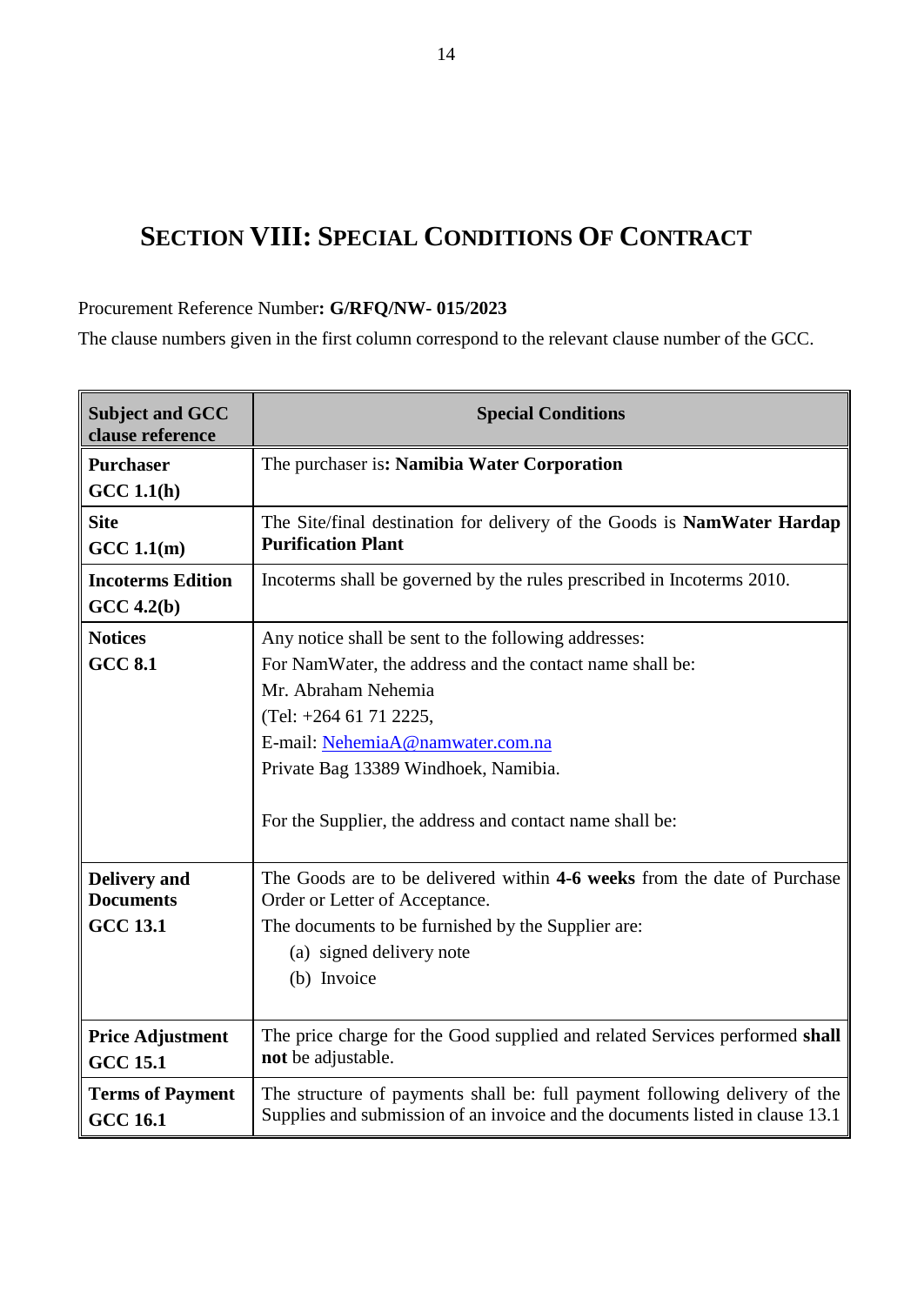| <b>Subject and GCC</b><br>clause reference                                     | <b>Special Conditions</b>                                                                                                                                                                                                                                                                                                                                                                                                                                                                                                                                  |  |  |
|--------------------------------------------------------------------------------|------------------------------------------------------------------------------------------------------------------------------------------------------------------------------------------------------------------------------------------------------------------------------------------------------------------------------------------------------------------------------------------------------------------------------------------------------------------------------------------------------------------------------------------------------------|--|--|
| <b>Terms of Payment</b><br><b>GCC 16.3</b>                                     | Payments shall be made not later than thirty days after submission of an<br>invoice and its certification by the Purchaser.                                                                                                                                                                                                                                                                                                                                                                                                                                |  |  |
| <b>Terms of Payment</b><br>GCC 16.4 (a)                                        | The currency of payment shall be the currency of order specified in the List of<br>Goods, Price Schedule and Product details in the Statement of Requirements.                                                                                                                                                                                                                                                                                                                                                                                             |  |  |
| <b>Performance</b><br><b>Security</b><br><b>GCC 18.1</b>                       | <b>Not Applicable</b>                                                                                                                                                                                                                                                                                                                                                                                                                                                                                                                                      |  |  |
| <b>Packing</b><br><b>GCC 23.2</b>                                              | The packing, marking and documentation within and outside the packages<br>shall be: Not applicable                                                                                                                                                                                                                                                                                                                                                                                                                                                         |  |  |
| <b>Insurance</b><br><b>GCC 24.1</b>                                            | The insurance coverage shall be as specified in the Incoterms 2010                                                                                                                                                                                                                                                                                                                                                                                                                                                                                         |  |  |
| <b>Transportation</b><br><b>GCC 25</b>                                         | The Goods shall be delivered: DDP - Delivered Duty Paid                                                                                                                                                                                                                                                                                                                                                                                                                                                                                                    |  |  |
| <b>Inspection and Test</b><br><b>GCC 26.1</b>                                  | The inspection and tests shall be to ensure conformance to the specifications                                                                                                                                                                                                                                                                                                                                                                                                                                                                              |  |  |
| <b>Location of</b><br><b>Inspection and</b><br><b>Tests</b><br><b>GCC 26.2</b> | The inspections and tests shall be conducted at:<br><b>NamWater</b><br><b>Hardap Purification Plant</b><br><b>Mariental District</b><br>NamWater will inspect all items upon delivery to ascertain if sizes and<br>specifications meet the requirement. NamWater will not send a technical<br>person to go inspect the items at the factory, the onus thus rest with the supplier<br>to ensure that all items are to specifications before delivery is made to<br>NamWater.<br>Payment will only be made if all the delivered items are to specifications. |  |  |
| Liquidated<br><b>Damages</b><br><b>GCC 27.1</b>                                | Liquidated damages for the whole contract is 0.5% per week or part thereof<br>The maximum amount of liquidated damages for the whole contract is 10% of<br>the final contract price.                                                                                                                                                                                                                                                                                                                                                                       |  |  |
| <b>Warranty</b><br><b>GCC 28.3</b>                                             | The warranty period for the items shall be 12 months from date of delivery.<br>The Supplier shall rectify, free of charge, any defects developing under proper<br>use and arising solely from faulty materials, faulty designs, faulty<br>workmanship and unacceptable deviation from performance criteria as<br>specified in this document.                                                                                                                                                                                                               |  |  |
| <b>Repair and</b><br><b>Replacement</b><br><b>GCC 28.5</b>                     | The period for repair or replacement shall take place as soon as is reasonably<br>practicable, but shall not shall not exceed the offered delivery period.                                                                                                                                                                                                                                                                                                                                                                                                 |  |  |